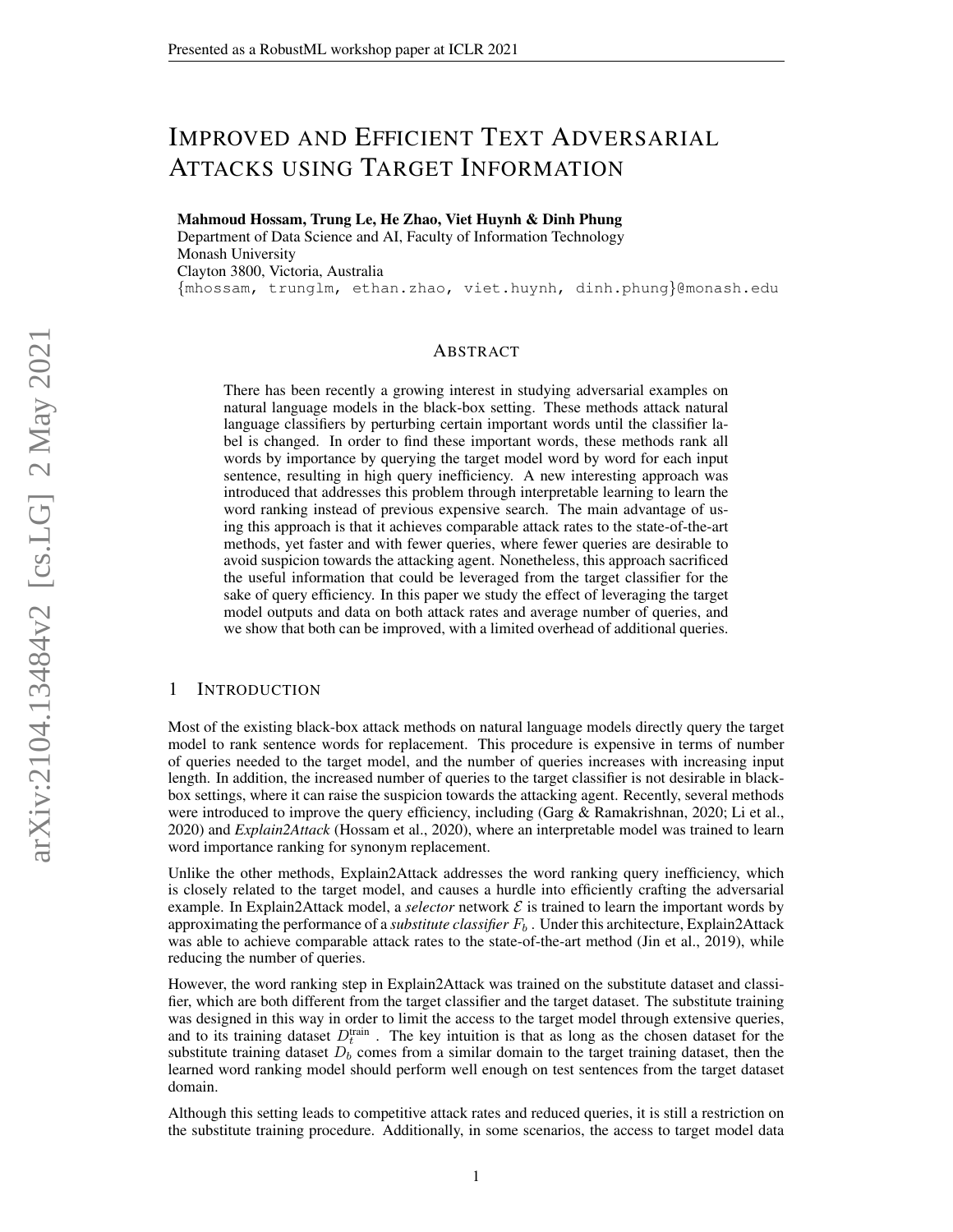might be available. Thus, by relaxing restrictions on the access to possible target model information (both outputs and data domain), we might be able to achieve better attack rates with a marginal overhead of additional queries used for the substitute training.

In this paper, we propose two modifications to this interpretable approach to better train the selector network while benefiting from available target information. Specifically, we do not use the substitute dataset labels used for selector training as in [\(Hossam et al., 2020\)](#page-4-2). Instead, we replace them with output predictions from the target classifier under two settings: the target model is given the substitute dataset sentences  $\mathcal{X}_b \in D_b$ , or the target model is given the target test set  $\mathcal{X}_t^{\text{test}} \in D_t^{\text{train}}$ .

The advantage are twofold: *i) we relax the requirement of finding a suitable substitute data domain to learn the word ranking*, and *ii) we achieve both improved attack rates and reduced average number of queries, with limited effect on the number of overhead queries*. We describe in details the proposed modifications and their intuitions, and provide experimental results for different classification models and datasets.

# <span id="page-1-1"></span>2 BACKGROUND

Here we revise the original setting of Explain2Attack [\(Hossam et al., 2020\)](#page-4-2): let a target model  $F_{\text{target}}$  be trained on some target training dataset  $D_t^{\text{train}} = \{ \mathcal{X}_t^{\text{train}}, \mathcal{Y}_t^{\text{train}} \}$  and testing set  $D_t^{\text{test}} =$  $\{\mathcal{X}_t^{\text{test}}, \mathcal{Y}_t^{\text{test}}\}$ . A substitute model, SUB, is then trained to learn the word importance scores. SUB is trained using a dataset that is close enough to the target model dataset called the substitute dataset,  $D_b = \{\mathcal{X}_b, \mathcal{Y}_b\}$ . The substitute model itself contains two sub-networks called the *substitute classifier*  $F_b$  and the *selector* network  $\mathcal{E}_{\theta}$ . After training, performing inference on the selector network  $\mathcal{E}_{\theta}(X)$  using input sentences yields the desired word importance scores for these sentences. During the substitute training procedure, the substitute classifier  $F<sub>b</sub>$  is trained to correctly predict the label  $Y \in \mathcal{Y}_b$  from an input sentence  $X_s \sim \mathcal{E}_{\theta}(X)$ , where  $X \in \mathcal{X}_b$ , and  $X_s$  is the most important selected k words for some input X. After substitute training is finished,  $F_b(.)$  can be discarded, since we are only interested in the selector  $\mathcal{E}(X)$ .

# 3 METHOD

We change the original setting of Explain2Attack to incorporate the target classifier predictions outputs in the selector network training. Specifically, we consider two black–box settings: first, the substitute networks are trained without access to the target test set, and second, they are trained with access to the target test set.

In details, we want to replace the labels  $\mathcal{Y}_b$  that come from the substitute dataset  $D_b$  with output labels or probabilities from the target classifier  $F_{\text{target}}$ . This way, the training of  $F_b$ , and most importantly, the selector  $\mathcal{E}_{\theta}$ , will be trained such that it learns or imitates the behaviour of the target classifier. This requires querying the target model  $F_{\text{target}}\left(\widetilde{X}\right)$  with some input  $\widetilde{X}$  to return target classifier predictions. The choice of the inputs to the target model  $X$  allows to different settings: *i*) We either choose  $\tilde{X}$  to come from the substitute dataset  $\mathcal{X}_b$ , or *ii*) from the target test-set sentences  $\mathcal{X}_t^{\text{test}}$ . Below we describe both settings in details and the possible use cases for both.

#### 3.1 SUBSTITUTE TRAINING WITHOUT ACCESS TO THE TARGET TEST SET

In this setting, we use the target model's predictions to come from substitute sentences input  $X_b \in$  $X_b$  instead of using the substitute dataset labels  $\mathcal{Y}_b$ . We use the prediction probabilities from  $F_{\text{target}}$ for the substitute training, where the loss function for training both  $F_b$  and  $\mathcal{E}_{\theta}$  becomes:

<span id="page-1-0"></span>
$$
\mathcal{L}_{\text{subs.domain}}\left(F_b, Y_{\text{target}}\right) = \mathop{\mathbb{E}}_{X_b \in D_b} \left[ \left\| F_{b_{\phi}}(\mathcal{E}_{\theta}(X_b)) - F_{\text{target}}(X_b) \right\|_2^2 \right],\tag{1}
$$

where  $D_b$  is the substitute dataset,  $F_b$  ( $\mathcal{E}_{\theta}$  (·)) is the substitute classifier output, and  $Y_{\text{target}}$  is the output of the target classifier  $F_{\text{target}}$ , both containing the probabilities for all available classes. This loss is the mean square error (MSE) between the substitute classifier and the target classifier outputs. Unlike other losses like the KL-divergence, the information about the other classes in the soft label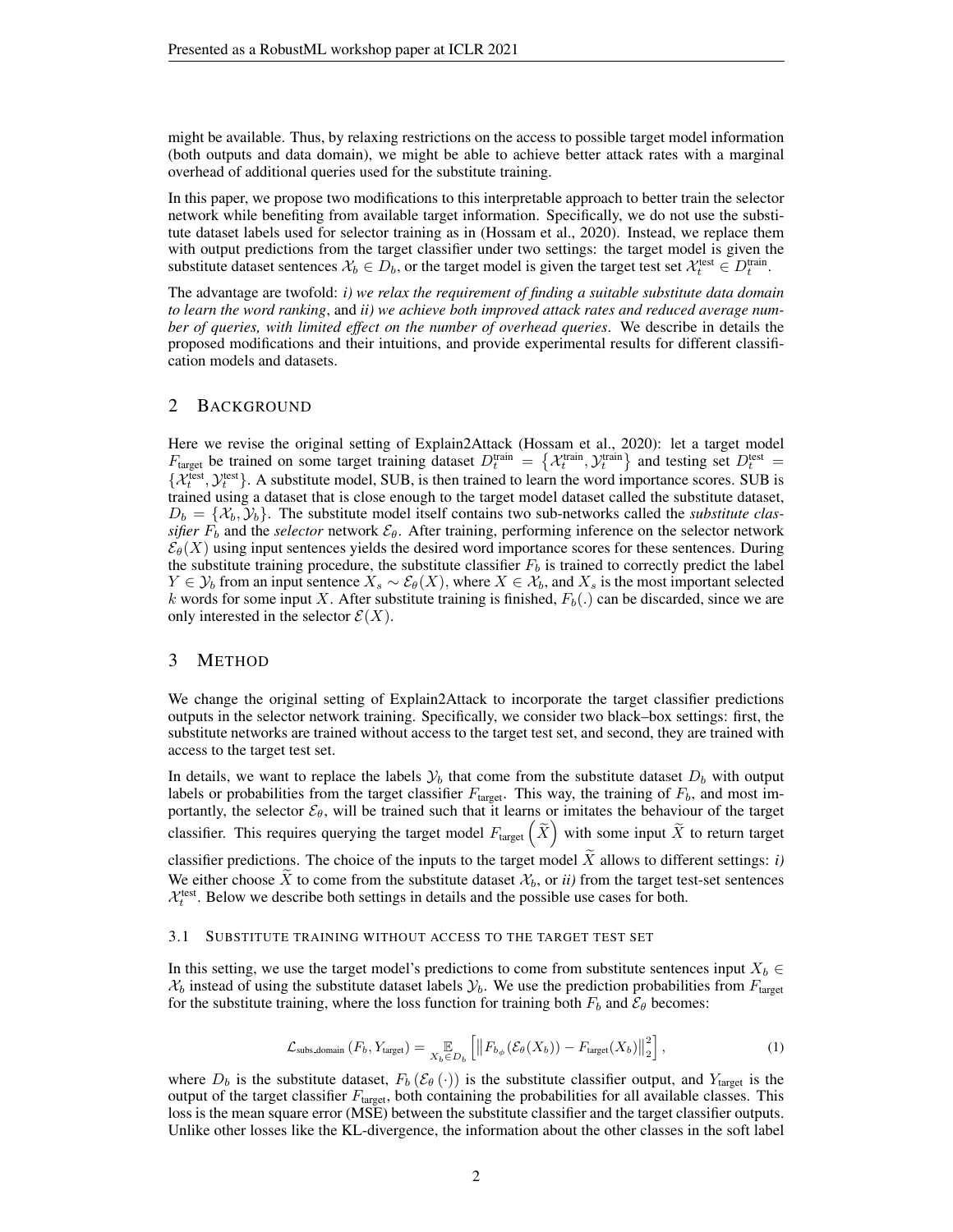

<span id="page-2-0"></span>Figure 1: Overview of modified Explain2Attack training with target model information via a) the substitute sentences, or b) the target test set.

outputs (all classes probabilities) are included. Therefore the purpose of using the MSE loss is to train the substitute classifier such that its real-valued output predictions (all of the classes probabilities) are optimized to resemble the target classifier prediction outputs. Therefore, the selector network is trained to help the substitute classifier resemble the target classifier behavior. Fig. [\(1a](#page-2-0)) shows the substitute training procedure under this setting. This setting is suitable when the target test set in not known for the attacker, which is the common scenario of black-box attacks on pretrained models.

#### 3.2 SUBSTITUTE TRAINING WITH ACCESS TO THE TARGET TEST SET

In this setting, we use the target model's outputs to come from a part of the target test set  $X_t^{\text{test}} \in \mathcal{X}_t^{\text{test}}$ . The rationale behind this setting is that we consider the cases when the attacker happens to have access to the target dataset, or that the user of the target model gets to choose the training dataset, yet does not have access to the final target model parameters. Similar to the previous setting, we use the probability outputs from  $F_{\text{target}}$  for the substitute training, where the loss function becomes:

<span id="page-2-1"></span>
$$
\mathcal{L}_{\text{target.domain}}\left(F_b, Y_{\text{target}}\right) = \mathop{\mathbb{E}}_{X_b \in D_b, X_t^{\text{test}} \in \mathcal{X}_t^{\text{test}}} \left[ \left\| F_{b_{\phi}}(\mathcal{E}_{\theta}(X_b)) - F_{\text{target}}\left(X_t^{\text{test}}\right) \right\|_2^2 \right].
$$
 (2)

It is important to mention that in Eq.[\(2\)](#page-2-1)  $X_t^{\text{test}}$  could be used instead of  $X_b$  in principle, however, we show that even using data other than the target test still improves the results. Fig. [\(1b](#page-2-0)) shows the substitute training procedure under this setting.

## <span id="page-2-2"></span>4 EXPERIMENTS AND DISCUSSION

We employ target classifier predictions under these two settings on sentiment classification task using WordCNN and WordLSTM target classifiers. For all of the experiments, we used the same datasets, substitute datasets, and target classifier parameters and hyperparameters that were used in [\(Hossam et al., 2020\)](#page-4-2).

To evaluate the performance of the two proposed methods described above, we report the adversarial accuracy (Adv Acc), the average number of queries (Adv Queries), and compare with the original Explain2Attack reported in [\(Hossam et al., 2020\)](#page-4-2). In detail, in tables [1](#page-3-0) and [2](#page-3-1) we report the results for incorporating the target model predictions for training Explain2Attack selector without access to the target test set and with access to it, respectively. For both Adv Acc and Adv Queries, the lower number is the better, indicated by the  $\downarrow$  symbol.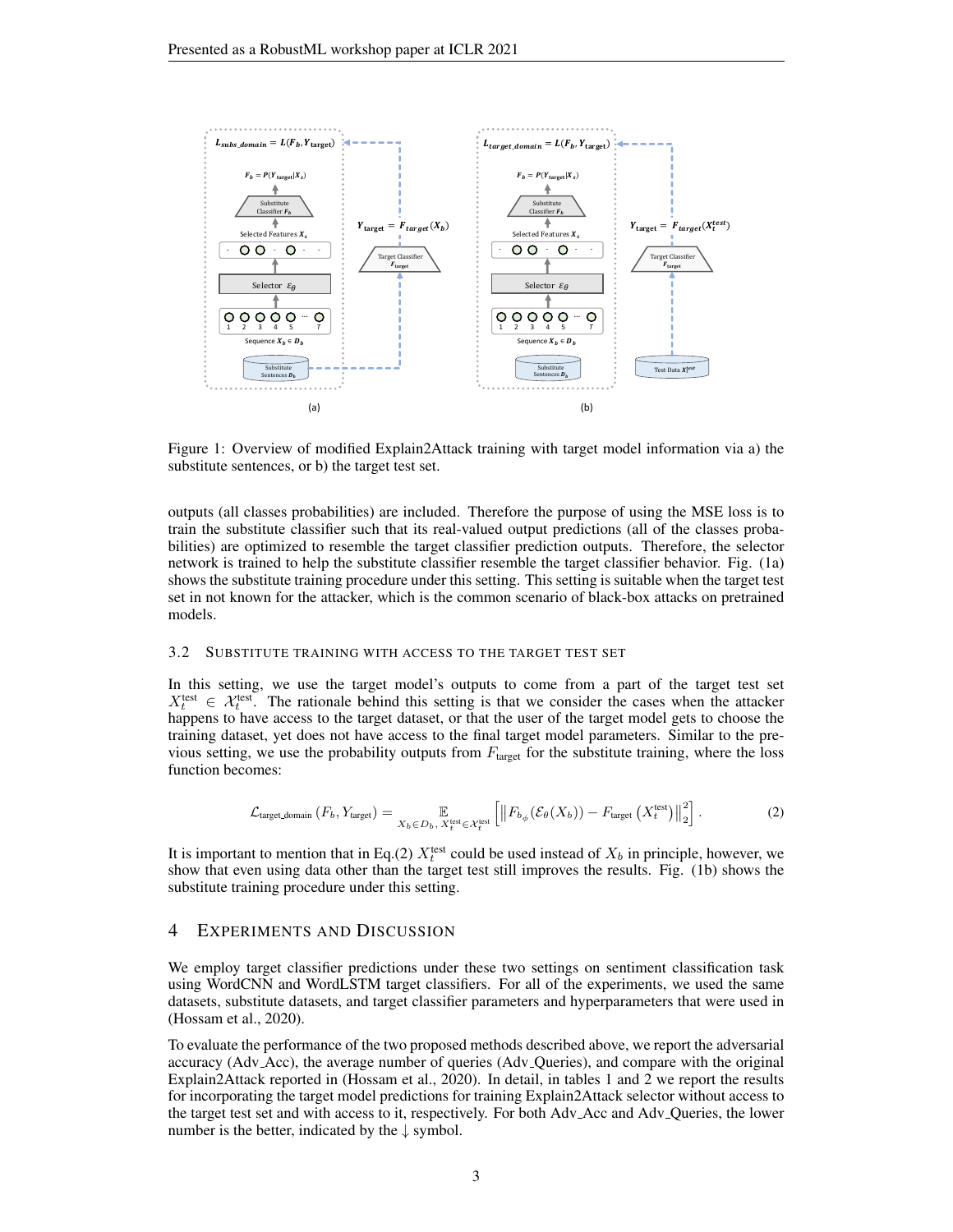For the first method, we use the exact setup as in [\(Hossam et al., 2020\)](#page-4-2) for the experiments and the datasets, except that the substitute labels  $\mathcal{Y}_b$  were replaced with the target classifier predictions from the substitute sentences, and Eq. [\(1\)](#page-1-0) was used for training the selector. For the second method,  $\mathcal{Y}_b$ were replaced with the target classifier predictions from the target test set, and Eq. [\(2\)](#page-2-1) was used to train the selector. For the set of experiments in Table [2,](#page-3-1) only a small portion of the test set was used during the selector training, where 5000 out of 25,000 sentences were used.

For the set of experiments in Table [1,](#page-3-0) the first method was used to attack the target classifier. We can see that in three out of four experiments, that the attack rate was improved compared to the original baseline. This demonstrates the added benefit of incorporating the target model predictions in the training process. Moreover, we find that the average number of queries needed was also improved in these three cases.

<span id="page-3-0"></span>

| Table 1: Performance metrics for Explain2Attack (E2A) with the selector trained on target model |  |
|-------------------------------------------------------------------------------------------------|--|
| predictions given substitute dataset sentences.                                                 |  |

|                                      | Classifier           | WordCNN     |           | WordLSTM    |           |
|--------------------------------------|----------------------|-------------|-----------|-------------|-----------|
| <b>Target Model</b>                  |                      | <b>IMDB</b> | Amazon MR | <b>IMDB</b> | Amazon MR |
| Clean Acc.                           |                      | 87.32       | 90.16     | 88.78       | 91.44     |
| Adv_Acc. $\downarrow$                | (Substitute Data)    | Yelp)       | (IMDB)    | (AmazonMR)  | (IMDB)    |
|                                      | E <sub>2</sub> A     | 0.59        | 4.12      | 0.05        | 2.51      |
|                                      | E2A- $F(X_b)$ (ours) | 0.57        | 4.11      | 0.08        | 2.37      |
| Avg <sub>-Queries</sub> $\downarrow$ | E <sub>2</sub> A     | 402.5       | 351.7     | 440.2       | 368.7     |
|                                      | E2A- $F(X_b)$ (ours) | 345.6       | 337.8     | 652.7       | 336.0     |

<span id="page-3-1"></span>Table 2: Performance metrics for Explain2Attack (E2A) with the selector trained on target predictions given target test set sentences (5K out of 25K target test sentences used).

| Classifier                           |                                       |             | WordCNN   | WordLSTM    |                  |
|--------------------------------------|---------------------------------------|-------------|-----------|-------------|------------------|
| <b>Target Model</b>                  |                                       | <b>IMDB</b> | Amazon MR | <b>IMDB</b> | <b>Amazon MR</b> |
|                                      | Clean <sub>-Acc</sub> .               | 87.32       | 90.16     | 88.78       | 91.44            |
| Adv_Acc. $\downarrow$                | E <sub>2</sub> A                      | 0.59        | 4.12      | 0.05        | 2.51             |
|                                      | E2A- $F(X_t^{\text{test}})$<br>(ours) | 0.56        | 4.05      | 0.05        | 2.34             |
| Avg <sub>-Queries</sub> $\downarrow$ | E2A                                   | 402.5       | 351.7     | 440.2       | 368.7            |
|                                      | E2A- $F(X_t^{\text{test}})$<br>(ours) | 382.6       | 352.2     | 444.4       | 357.2            |

The improvement of the average number of queries is of particular interest in our setting, as it relates to the quality of word importance ranking learned during substitute training. Specifically, the baselines TextFooler [\(Jin et al., 2019\)](#page-4-3) and the original Explain2Attack both perform the following procedure for generating an adversarial example: they perturb word by word, in order, from the most to least important words. In each of these perturbations, the target classifier is queried to check if its prediction label was changed. Therefore, the correctness of word ranking plays a key role in the total number of words that need to be perturbed, and consequently, the total number of queries. This means that the more important the selected words are to the target classifier, the fewer total words will be needed to be perturbed in order to change the final classification label. Thus, fewer queries will be needed. By looking on the results in tables [1](#page-3-0) and [2,](#page-3-1) we can see that for most of the experiments, there is a consistent improvement in the number of queries. This observation suggests that the employing target model predictions encouraged the selector to learn more accurate word ranking according to its importance to the target classifier. Although there is some overhead of queries involved in training the selector in the first place, the later reduction in average queries needed per single attack might be of more value with the increased number of attacks.

In addition, we find that the overhead needed for substitute training queries can be reduced in the second method, where the target test set is used for output predictions from the target classifier. As we see in Table [2,](#page-3-1) the selector was trained only on 5000 test set sentences, out of the total 25,000 sentences in the test set. This also suggests that having access to the target test set might have an additional benefit on both attack rates and the number of queries. We included a comprehensive ablation study for different portion sizes used form the target dataset in Appendix [A.2.](#page-5-0)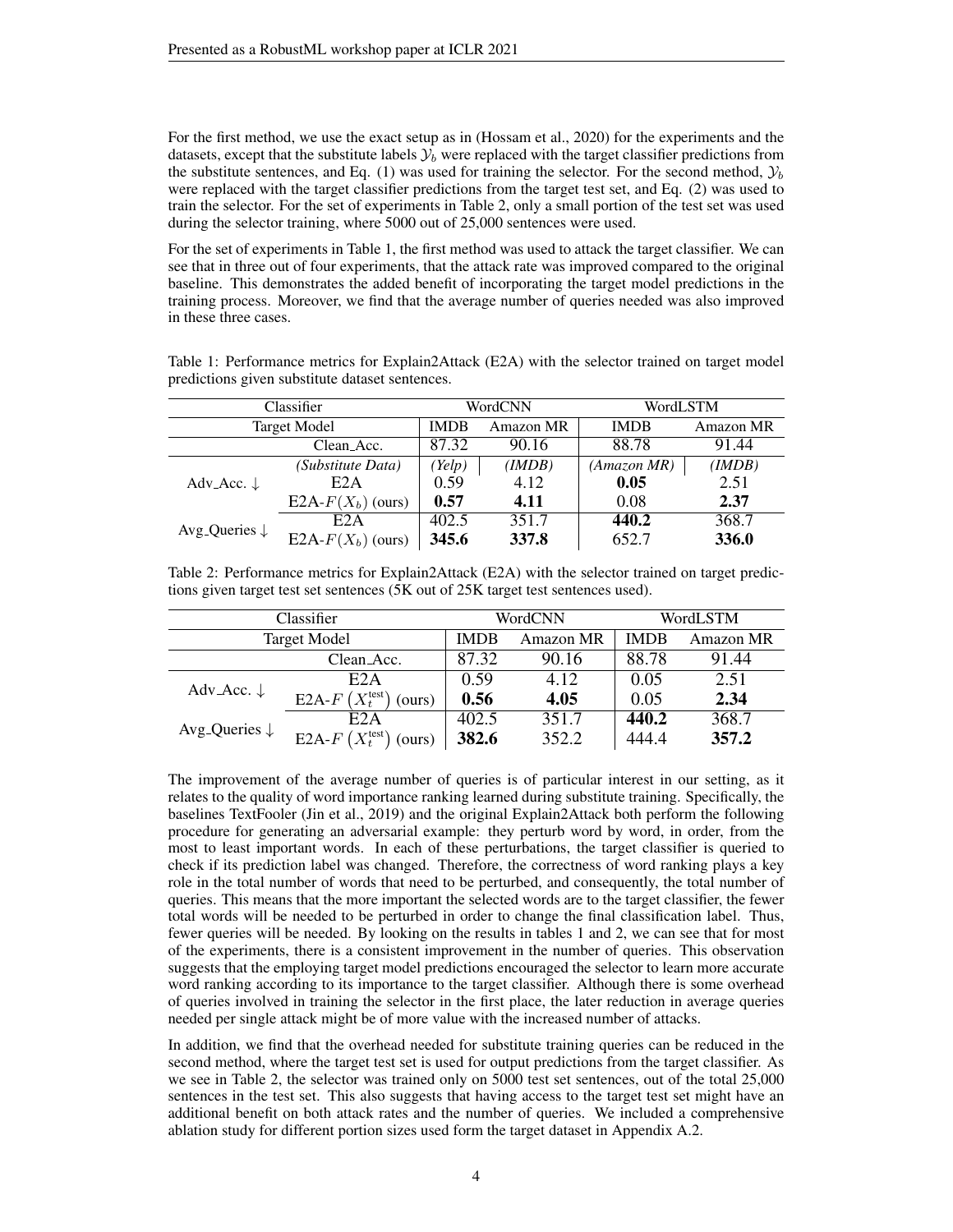# 5 CONCLUSION

In this paper, we studied the effect of incorporating the target model domain data and outputs on attack rates and query efficiency in state-of-the-art black–box text attacks. By leveraging target model output predictions and test data, we presented two methods to improve the training process of the recent interpretable learning approach Explain2Attack. We use these target model outputs during the selector network training instead of the substitute labels used in the original setting. The intuition is to encourage the selector network to better learn the behaviour of the target classifier through its outputs, thus learning more accurate word importance ranking. The experiments show that on most of the selected datasets, there was an improvement in both attack rates and the average number of queries per attack. This study highlights the benefit of carefully incorporating both target model data and outputs in black-box attacks, while keeping a reduced average number of queries per adversarial example. In the future, we plan to further leverage the target classifier information by augmenting the substitute training set with the intermediate adversarial candidates and their target classifier outputs.

## ACKNOWLEDGMENTS

This work was partially supported by the Australian Defence Science and Technology (DST) Group under the Next Generation Technology Fund (NTGF) scheme.

## **REFERENCES**

- <span id="page-4-6"></span>Moustafa Alzantot, Yash Sharma, Ahmed Elgohary, Bo-Jhang Ho, Mani Srivastava, and Kai-Wei Chang. Generating natural language adversarial examples. In *Proceedings of the 2018 Conference on Empirical Methods in Natural Language Processing*, pp. 2890–2896, Brussels, Belgium, October-November 2018. Association for Computational Linguistics. doi: 10. 18653/v1/D18-1316. URL **<https://www.aclweb.org/anthology/D18-1316>**. [A.1](#page-5-1)
- <span id="page-4-5"></span>Ji Gao, Jack Lanchantin, Mary Lou Soffa, and Yanjun Qi. Black-box generation of adversarial text sequences to evade deep learning classifiers. In *2018 IEEE Security and Privacy Workshops (SPW)*, pp. 50–56. IEEE, 2018. [A.1](#page-5-1)
- <span id="page-4-0"></span>Siddhant Garg and Goutham Ramakrishnan. Bae: Bert-based adversarial examples for text classification, 2020. [1,](#page-0-0) [A.1](#page-5-1)
- <span id="page-4-2"></span>Mahmoud Hossam, Trung Le, He Zhao, and Dinh Phung. Explain2Attack: Text Adversarial Attacks via Cross-Domain Interpretability. In *25th International Conference on Pattern Recognition, (ICPR)*, 2020. URL **<https://arxiv.org/abs/2010.06812>**. [1,](#page-0-0) [2,](#page-1-1) [4,](#page-2-2) [A.1](#page-5-1)
- <span id="page-4-3"></span>Di Jin, Zhijing Jin, Joey Tianyi Zhou, and Peter Szolovits. Is BERT really robust? natural language attack on text classification and entailment. *CoRR*, abs/1907.11932, 2019. URL **<http://arxiv.org/abs/1907.11932>**. [1,](#page-0-0) [4,](#page-3-1) [A.1,](#page-5-1) [A.3](#page-7-0)
- <span id="page-4-4"></span>Volodymyr Kuleshov, Shantanu Thakoor, Tingfung Lau, and Stefano Ermon. Adversarial examples for natural language classification problems, 2018. [A.1](#page-5-1)
- <span id="page-4-1"></span>Linyang Li, Ruotian Ma, Qipeng Guo, Xiangyang Xue, and Xipeng Qiu. Bert-attack: Adversarial attack against bert using bert, 2020. [1,](#page-0-0) [A.1](#page-5-1)
- <span id="page-4-7"></span>Andrew Maas, Raymond E Daly, Peter T Pham, Dan Huang, Andrew Y Ng, and Christopher Potts. Learning word vectors for sentiment analysis. In *Proceedings of the 49th annual meeting of the association for computational linguistics: Human language technologies*, pp. 142–150, 2011. [A.3](#page-7-0)
- <span id="page-4-8"></span>Bo Pang and Lillian Lee. Seeing stars: Exploiting class relationships for sentiment categorization with respect to rating scales. *arXiv preprint cs/0506075*, 2005. [A.3](#page-7-0)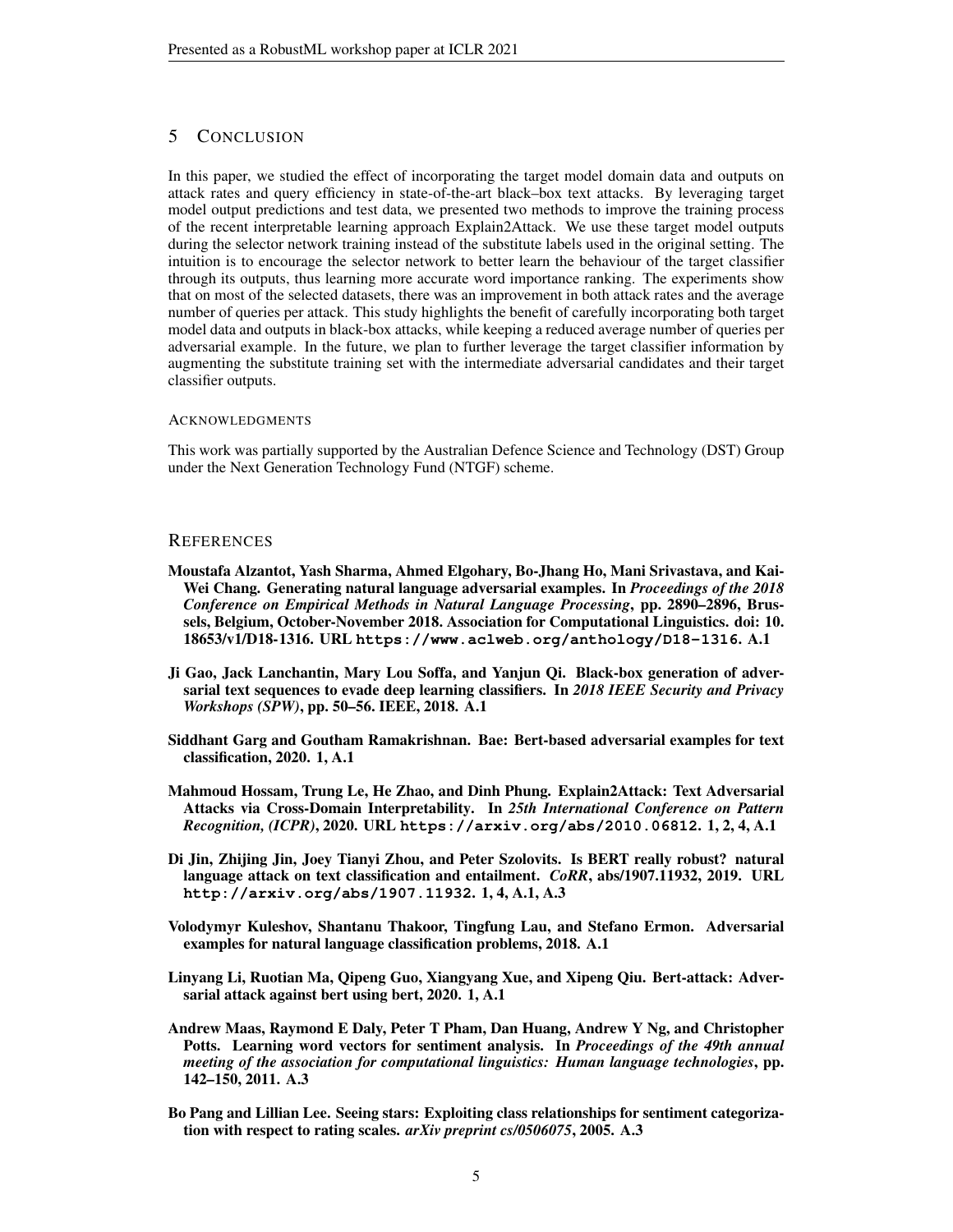- <span id="page-5-3"></span>Shuhuai Ren, Yihe Deng, Kun He, and Wanxiang Che. Generating natural language adversarial examples through probability weighted word saliency. In *Proceedings of the 57th Annual Meeting of the Association for Computational Linguistics*, pp. 1085–1097, Florence, Italy, July 2019. Association for Computational Linguistics. doi: 10.18653/v1/P19-1103. [A.1](#page-5-1)
- <span id="page-5-2"></span>Puyudi Yang, Jianbo Chen, Cho-Jui Hsieh, Jane-Ling Wang, and Michael I. Jordan. Greedy attack and gumbel attack: Generating adversarial examples for discrete data, 2019. URL **<https://openreview.net/forum?id=ByghKiC5YX>**. [A.1](#page-5-1)
- <span id="page-5-4"></span>Xiang Zhang, Junbo Zhao, and Yann LeCun. Character-level convolutional networks for text classification. In *Advances in neural information processing systems*, pp. 649–657, 2015. [A.3](#page-7-0)

# A APPENDIX

### <span id="page-5-1"></span>A.1 RELATED WORK

Many methods were recently developed for black-box adversarial text attacks [\(Kuleshov et al., 2018;](#page-4-4) [Yang et al., 2019;](#page-5-2) [Gao et al., 2018;](#page-4-5) [Ren et al., 2019;](#page-5-3) [Jin et al., 2019;](#page-4-3) [Garg & Ramakrishnan, 2020;](#page-4-0) [Li et al., 2020\)](#page-4-1). The main challenges for natural language adversarial attacks are the discrete nature of inputs, where defining meaningful perturbations is not straight forward, and the search space and complexity for finding the important words.

In details, several methods [\(Jin et al., 2019;](#page-4-3) [Ren et al., 2019;](#page-5-3) [Gao et al., 2018\)](#page-4-5) have been developed that share similar general framework, where the attack starts by selecting the most important words/tokens to replace from a candidate sentence, followed by searching for some word replacement that can flip the classification label of the target model. However, some methods followed the heuristic optimisation approach, for example, [\(Alzantot et al., 2018\)](#page-4-6) used a genetic algorithm to find the best sentence perturbation that fools the classifier.

Most of the aforementioned black-box methods use the word selection/replacement strategy. For instance, PWWS [\(Ren et al., 2019\)](#page-5-3) proposes computing a word saliency score using output probabilities of the target model, while [\(Gao et al., 2018\)](#page-4-5) computes sequential importance score based on forward and backward RNN probabilities at the current word position in the sentence. TextFooler [\(Jin et al., 2019\)](#page-4-3) is a recent strong baseline for text attacks, where the method uses a modified procedure for word ranking that increases the ranking in label disagreement case. BERT-Attack and BAE-Attack [\(Li et al., 2020;](#page-4-1) [Garg & Ramakrishnan, 2020\)](#page-4-0) both improve on TextFooler synonym replacement by using a pretrained language model to generate suitable substitute words based on the surrounding context. This achieved higher attack rates and the number of queries is reduced.

The recent introduced approach Explain2Attack [\(Hossam et al., 2020\)](#page-4-2) differs from previous work in solving the word ranking problem. Unlike other methods, instead of depending on the target model for word importance ranking, word importance scores are *learned*. The main differences of this approach compared existing ones are: i) word ranking complexity at inference time is of constant order in terms of input sentence length, therefore, it significantly reduces the number of queries needed to rank the words, as well as the running-time. ii) unlike existing methods, this approach is scalable with increased sentence lengths, since computing the scores is not dependent on word by word query of the target model. Moreover, this general approach can benefit from further query reduction in the synonym replacement phase by incorporating the pretrained language model technique in methods like BERT-Attack and BAE-Attack.

# <span id="page-5-0"></span>A.2 TARGET DATA SIZE ABLATION STUDY

We study the effect of the target set portion size used for the selector training, using 5000, 10,000, 15,000, and 20,000 samples out of the whole test set size of 25,000 samples. We perform the same set of experiments in Table [2](#page-3-1) on these portions sizes and report the adversarial accuracies and average queries for all combinations of target models and datasets in Figures [\(2\)](#page-6-0) and [\(3\)](#page-6-1) compared to the original Expalin2Attack.

For every target model and dataset combination, we can see that there is an improvement either in the adversarial accuracy (lower accuracy), or in the average number of queries (fewer queries), or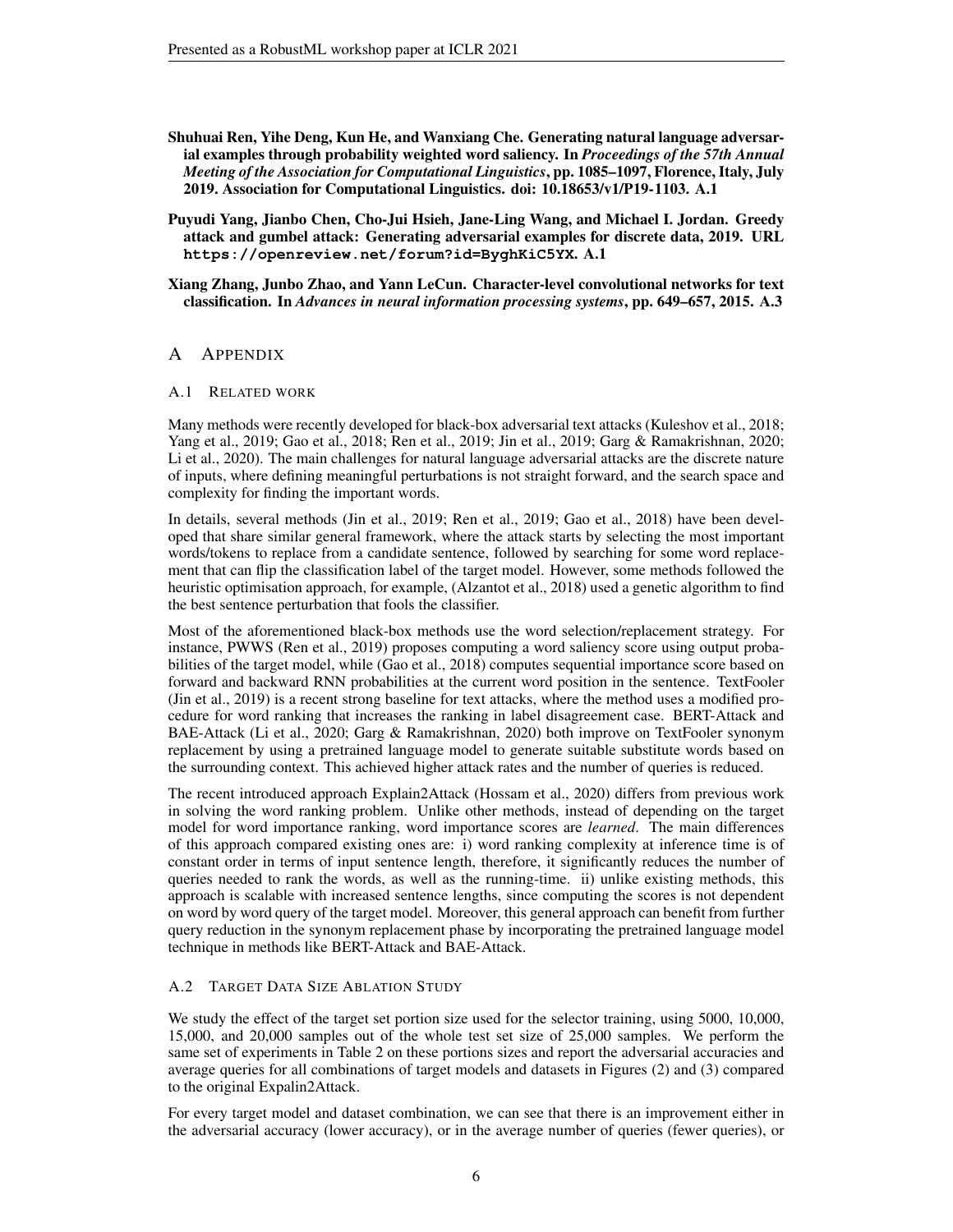





2.51 2.49 2.36 2.34 2.33  $2.33$  2.31 2.13 2.26 5K / 25K 10K / 25K 15K / 25K 20k / 25K LSTM Classifier, Amazon MR Dataset **E2A** E2A (Selector trained on target test set)

<span id="page-6-0"></span>Figure 2: Adversarial Accuracies for Explain2Attack with the selector trained on a portion of the target test set. Each category represents the portion of the data used out of 25K samples. All combinations of target models and datasets are reported (*lower is better* ↓).



<span id="page-6-1"></span>Figure 3: Average Queries for Explain2Attack with the selector trained on a portion of the target test set. Each category represents the portion of the data used out of 25K samples. All combinations of target models and datasets are reported (*lower is better* ↓).

7